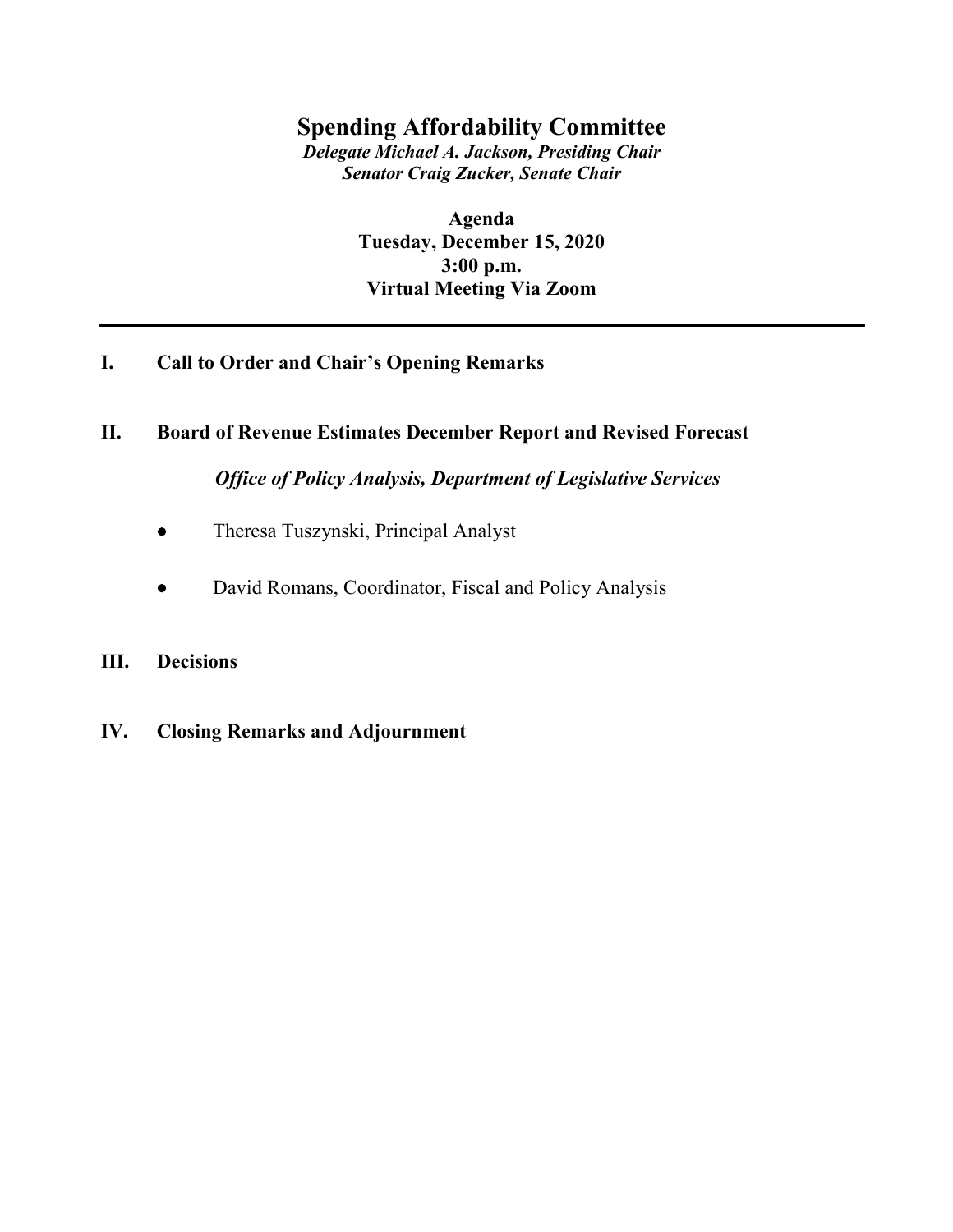# **Maryland General Fund Revenues \$ in Millions**

|                                |                 |                 |                   | <b>Percent</b> |                 |                 |                   | <b>Percent</b> |
|--------------------------------|-----------------|-----------------|-------------------|----------------|-----------------|-----------------|-------------------|----------------|
|                                | Fiscal 2021     |                 |                   | Change         |                 | Fiscal 2022     |                   | Change         |
|                                | <b>Sep 2020</b> | <b>Dec 2020</b> | <b>Difference</b> | vs. FY 2020    | <b>Sep 2020</b> | <b>Dec 2020</b> | <b>Difference</b> | vs. FY 2021    |
| Personal Income Tax            | \$10,784        | \$10,850        | \$66              | 1.4%           | \$11,200        | \$11,316        | \$115             | 4.3%           |
| Corporate Income Tax           | 1,095           | 1,065           | $-30$             | 1.3%           | 1,139           | 1,190           | 50                | 11.7%          |
| Sales and Use Tax              | 4,624           | 4,700           | 76                | 1.4%           | 4,938           | 4,934           | -4                | 5.0%           |
| <b>State Lottery</b>           | 572             | 607             | 35                | 10.7%          | 584             | 595             | 10                | $-2.0%$        |
| Other**                        | 1,634           | 1,551           | $-83$             | $-8.8%$        | 1,815           | 1,854           | 38                | 19.5%          |
| <b>Volatility Adjustment</b>   | 0               | 0               | 0                 | n.a.           | $-12$           | $-80$           | $-68$             | n.a.           |
| <b>Total General Funds*</b>    | \$18,710        | \$18,774        | \$64              | 0.7%           | \$19,666        | \$19,808        | \$143             | 5.5%           |
| <b>Blueprint Fund</b>          |                 |                 |                   |                |                 |                 |                   |                |
| Sales Tax                      | \$364           | \$447           | \$83              | 93.1%          | \$364           | \$447           | \$83              | 0.0%           |
| <b>Corporate Filing Fees**</b> | 0               | 50              | 50                | n.a.           | 0               | $\mathbf 0$     | 0                 | n.a.           |

\* The Budget Reconciliation and Financing Act (BFRA) of 2020 (Chapter 538) eliminated the Rate Stabilization Fund beginning in fiscal 2022. The insurance premiums tax revenue that was distributed to the fund will be directed to the General Fund. Adjusted for this law change, general fund revenue growth in fiscal 2022 would be about 4.6% over fiscal 2021.

\*\* The BRFA of 2019 (Chapter 16) limits the General Fund to the first \$66.3 million of corporate filing fees in fiscal 2021 with the remainder distributed to the Blueprint Fund. The September estimate inadvertently included all fiscal 2021 corporate filing fee revenue in the General Fund, failing to reflect the estimated \$33 million distribution to the Blueprint Fund.

Source: Board of Revenue Estimates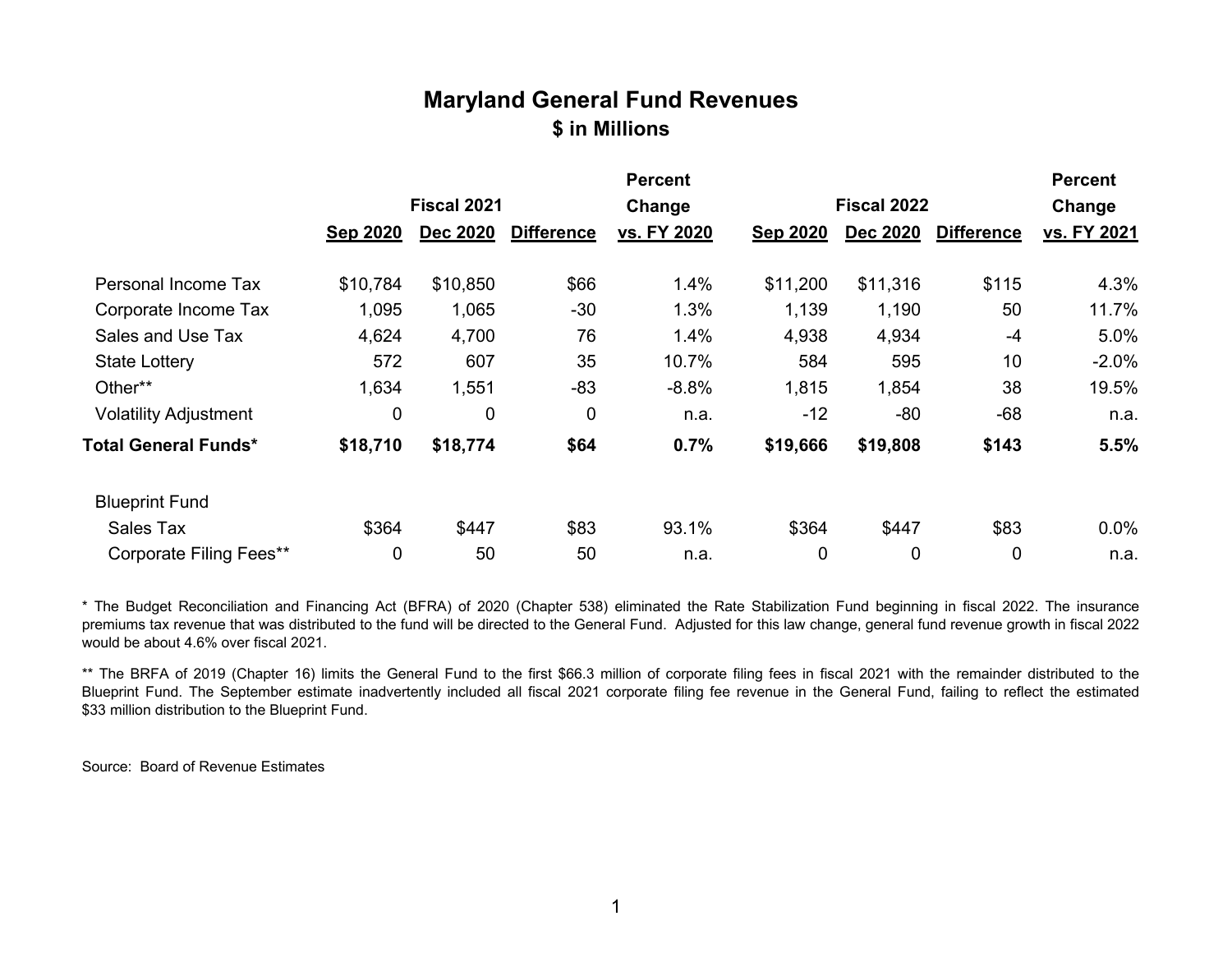# **General Fund: Recent History and Outlook Fiscal 2020-2022 (\$ in Millions)**

|                                                                                                                    | 2020<br><b>Actual</b> | 2021<br>Working    | 2022<br><b>Baseline</b> |
|--------------------------------------------------------------------------------------------------------------------|-----------------------|--------------------|-------------------------|
| <b>Funds Available</b>                                                                                             |                       |                    |                         |
| <b>Ongoing Revenues</b>                                                                                            | \$18,659              | \$18,809           | \$19,855                |
| Balances, Transfers, and One-time                                                                                  | 1,132                 | 803                | 1,010                   |
| <b>Total Funds Available</b>                                                                                       | \$19,791              | \$19,612           | \$20,864                |
| <b>Appropriations, Deficiencies, and Cost Containment</b>                                                          |                       |                    |                         |
| Net Ongoing Operating Costs and Deficiencies                                                                       | \$18,967              | \$19,458           | \$20,671                |
| Appropriations to Reserve Fund                                                                                     | 563                   | 114                | 769                     |
| One-time Spending Net of Targeted Reversions                                                                       | -\$443                | $-738$             | 56                      |
| <b>Total Spending</b>                                                                                              | \$19,088              | \$18,834           | \$21,496                |
| <b>Cash Balance/(Shortfall)</b>                                                                                    | \$703                 | \$778              | $-$ \$632               |
| <b>Structural</b>                                                                                                  |                       |                    |                         |
| <b>Balance (Ongoing Revenues Less Ongoing Operating Costs)</b><br>Ratio (Ongoing Revenues/Ongoing Operating Costs) | $-$308$<br>98.4%      | $-$ \$649<br>96.7% | $-$ \$817<br>96.0%      |
|                                                                                                                    |                       |                    |                         |
| <b>Reserve Fund Activity</b>                                                                                       |                       |                    |                         |
| Appropriations to Rainy Day Fund                                                                                   | \$444                 | \$7                | \$526                   |
| <b>Transfers to General Fund</b>                                                                                   | $-158$                | -54                | $-232$                  |
| Governor's Economic Recovery Initiative                                                                            | 0                     | $-250$             | $\Omega$                |
| <b>Estimated Rainy Day Fund Balance - June 30</b>                                                                  | \$1,177               | \$886              | \$1,188                 |
| <b>Total Cash (Rainy Day Fund and General Fund Balance)</b>                                                        | \$1,881               | \$1,664            | \$557                   |
| Rainy Day Fund Balance in Excess of 5%                                                                             | \$246                 | $-$ \$52           | \$199                   |

Note: For purposes of the fiscal 2022 baseline, Rainy Day Fund activity is calculated using the Board of Revenue Estimates December 2020 revenue estimate. Using the official estimate from December 2019 would place the fiscal 2021 fund balance \$52.4 million below 5% of estimated general fund revenues.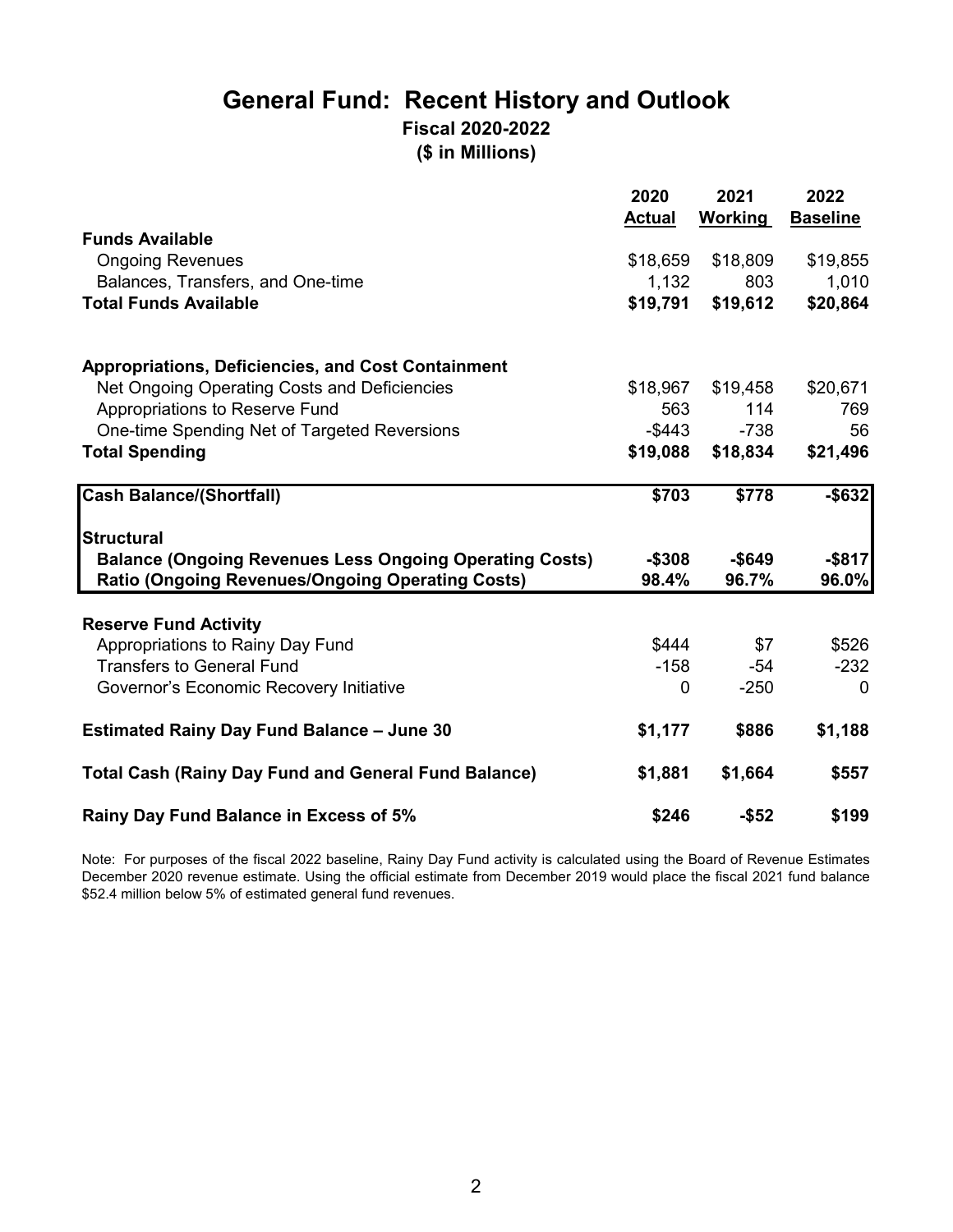### **Structural Budget Outlook for Upcoming Allowance December SAC Meetings 2006-2020 (FY 2008 to FY 2022) \$ in Millions**

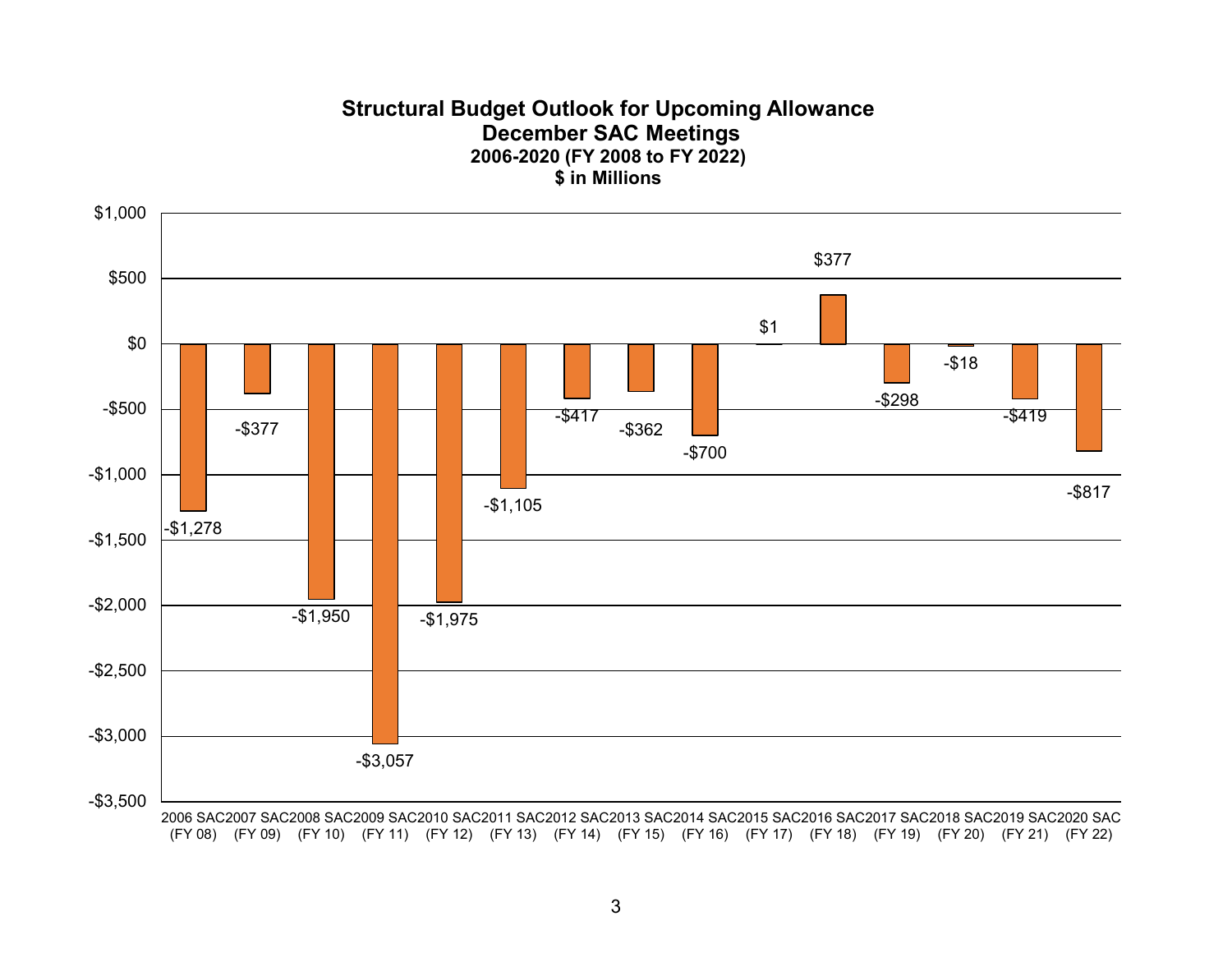**Structural Budget Outlook Fiscal 2021-2026 (\$ in Millions)**

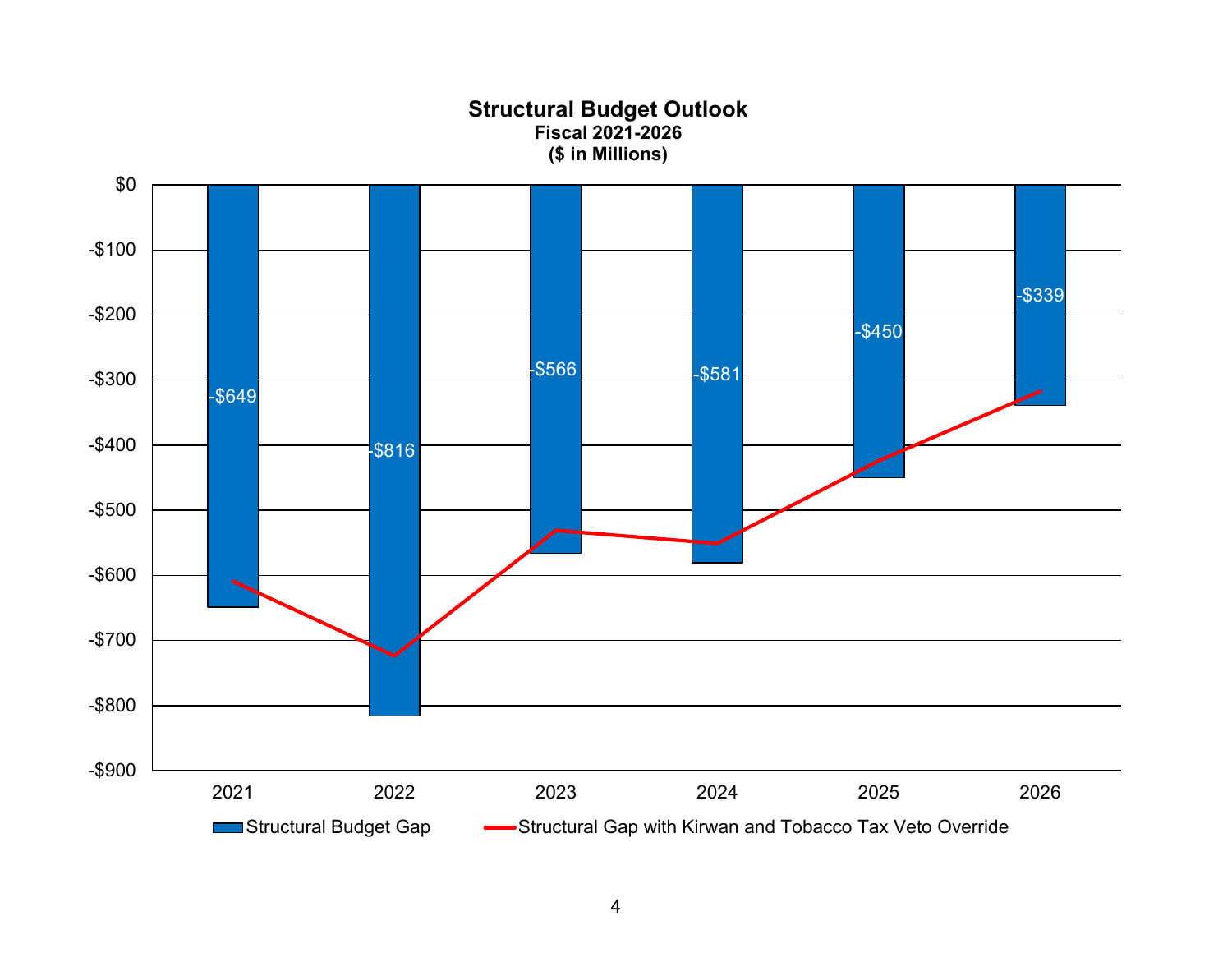| <b>Exhibit 1</b><br><b>General Fund Budget Outlook</b><br><b>Fiscal 2021-2026</b><br>(\$ in Millions) |              |                 |             |             |             |             |
|-------------------------------------------------------------------------------------------------------|--------------|-----------------|-------------|-------------|-------------|-------------|
|                                                                                                       | 2021 Working | 2022            | 2023        | 2024        | 2025        | 2026        |
|                                                                                                       | Approp.      | <b>Baseline</b> | <u>Est.</u> | <u>Est.</u> | <u>Est.</u> | <u>Est.</u> |
| Cash Balance                                                                                          | \$778        | $-$ \$632       | $-$ \$851   | $-$ \$851   | $-$ \$709   | $-$ \$611   |
| <b>Structural Balance</b>                                                                             | $-649$       | $-816$          | $-566$      | $-581$      | $-450$      | $-339$      |

#### **Recommendations**

In light of the considerations discussed earlier, the committee proposes the following recommendations for the 2021 session:

### **1. Operating Budget Spending Limit and Sustainability**

Federal funding from the CARES Act has provided the State with a significant amount of general fund savings and resources to support the pandemic response and economic recovery. The potential also exists for additional federal stimulus to be provided in the future. However, as was experienced with the Great Recession, reliance on one-time federal funding to support ongoing expenses has the long-term effect of exacerbating the structural spending gap. The fiscal 2022 baseline estimate projects a structural deficit in excess of \$800 million. **To ensure that any future federal assistance does not harm the structural outlook of the State, the committee recommends that the fiscal 2022 budget limit the structural imbalance to no more than \$XXX million and that federal stimulus funding not spent on one-time expenses be included in the structural calculation.**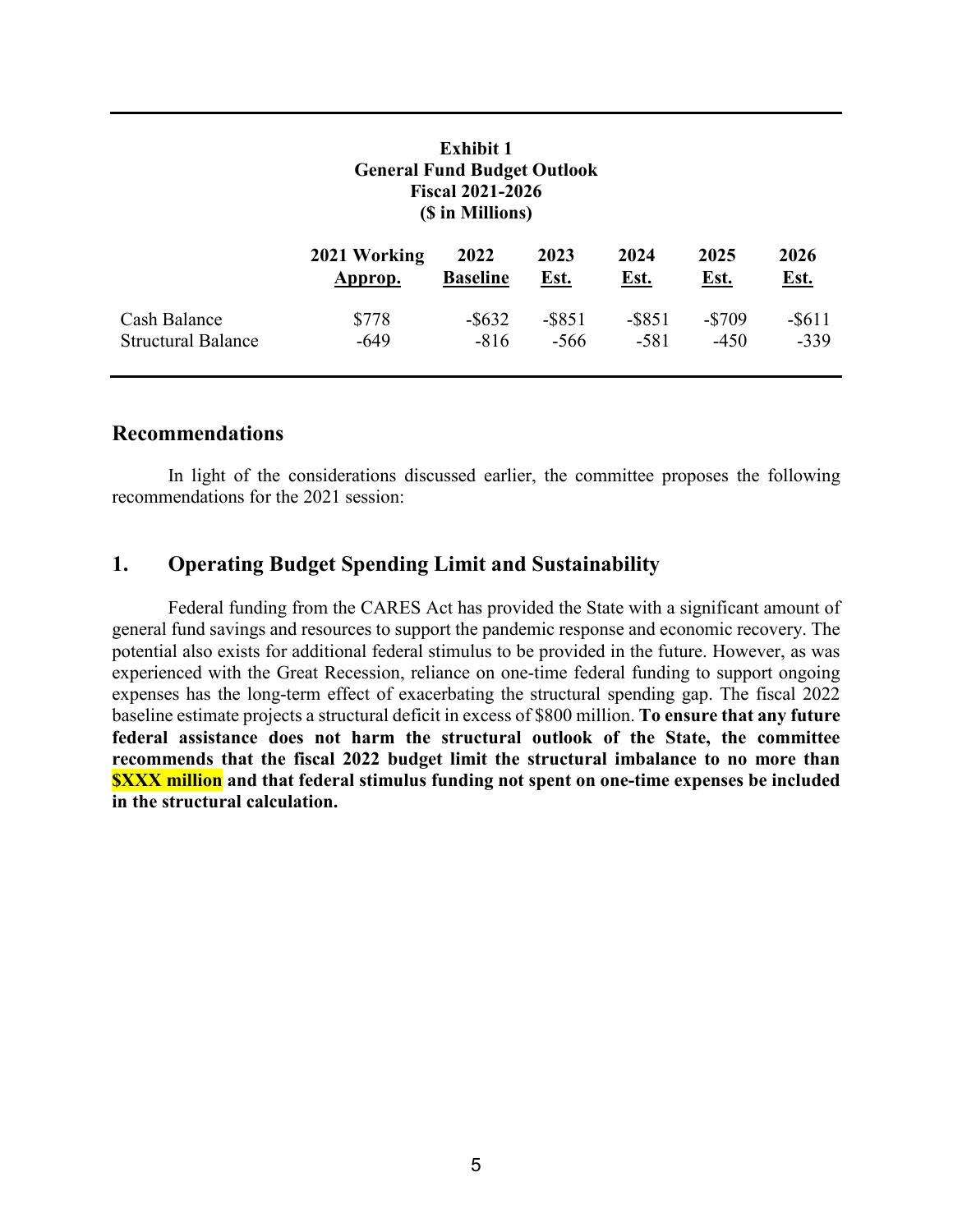### **2. Fund Balances**

The committee projects a Rainy Day Fund balance at the beginning of fiscal 2022 of \$886.2 million, which is \$52.4 million less than 5% of estimated general fund revenues. The Governor will be required to include \$525.8 million for the Rainy Day Fund in the fiscal 2022 allowance, based on the unappropriated general fund surplus above \$10.0 million from the fiscal 2020 closeout, bringing the available fund balance to approximately 7.2% of estimated general fund revenues. With a cash shortfall projected for fiscal 2022, the committee recognizes that the State may need to spend a portion of the Rainy Day Fund balance to resolve the budget deficit but also notes that with significant cash shortfalls forecasted in subsequent years that the State must also take actions to better align revenues and spending and preserve some cash reserves for the future. **Therefore, the committee recommends:**

- **achieving a minimum ending fiscal 2022 general fund balance of at least \$XXX million;**
- **maintaining a Rainy Day Fund balance of at least X.X% of general fund revenues, barring any catastrophic reduction in estimated general fund revenues. To the extent that utilization of the Rainy Day Fund is necessary to address a budget shortfall or provide assistance to citizens and businesses adversely impacted by the recession, an aggressive repayment plan is necessary to rapidly restore the Rainy Day Fund to 5% of general fund revenues; and**
- **allocating discretionary federal stimulus funding that becomes available in a way that prioritizes one-time expenses and targeting pandemic response and recovery efforts.**

**Furthermore, to the extent that additional federal resources become available prior to or during the 2021 session, the committee recommends that the Governor allocate those funds through the budget process to ensure proper transparency and legislative input.**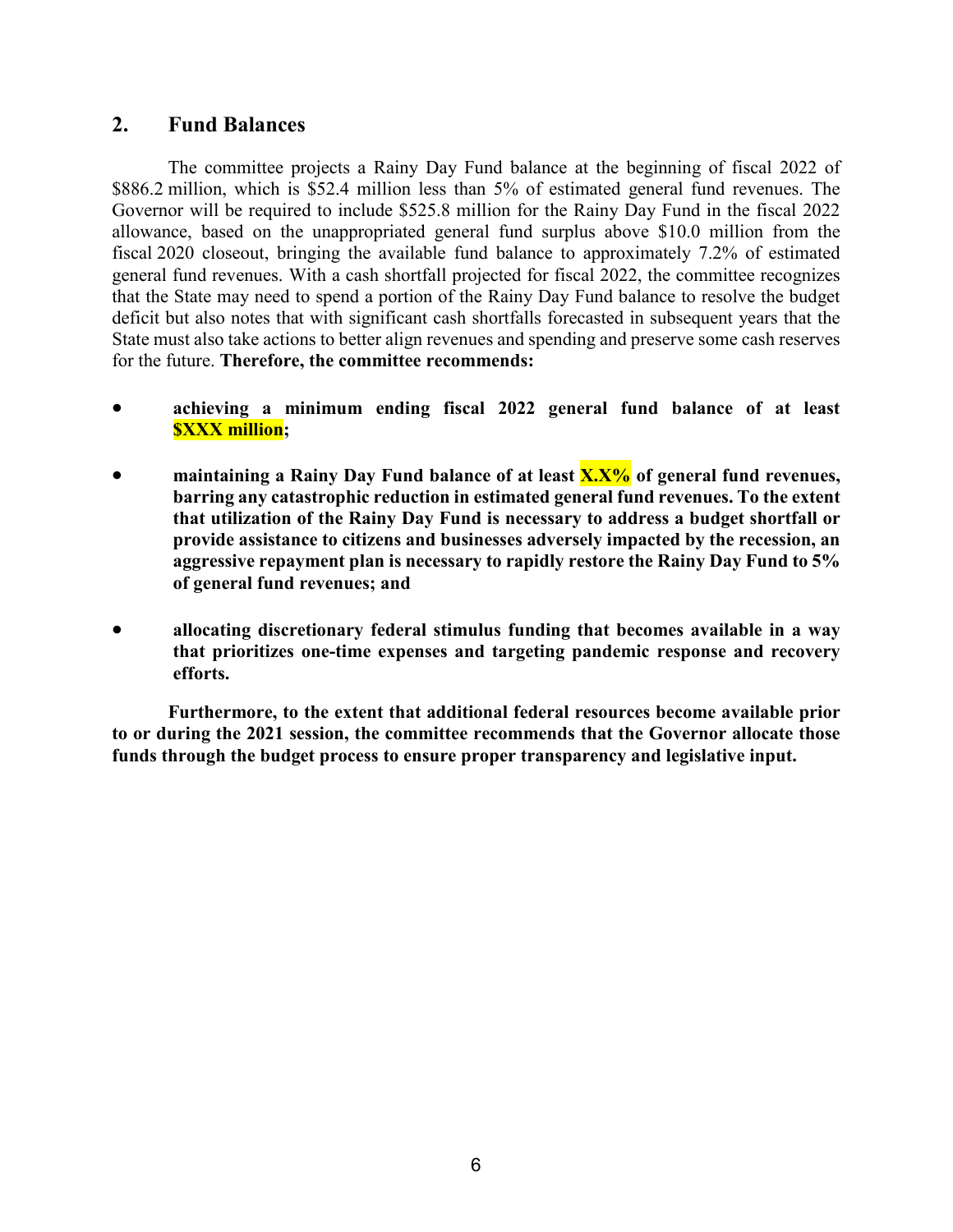## **3. Capital Budget**

### **A. General Obligation Debt**

In its 2020 report, the Capital Debt Affordability Committee (CDAC) recommended a fiscal 2022 general obligation (GO) bond authorization level of \$1,095 million; the same amount authorized for fiscal 2021. The recommendation is \$10 million less than the amount planned for fiscal 2022 in both the 2019 CDAC and SAC reports and reduces out-year planned authorizations by \$10 million annually while resuming a 1% annual authorization growth rate in fiscal 2023.

Although the CDAC recommendation is advisory and the committee has differed in its recommendation in recent years, the committee supports the CDAC debt affordability criteria, which limits debt service to 8% of State revenues and debt outstanding to 4% of State personal income. The committee also supports moderating the growth in authorization levels to maintain the debt ratios within the affordability limits. However, since the effect of reducing authorizations by \$10 million for each of the next five years has minimal effect on the debt affordability ratios and debt service costs through the planning period, and the General Assembly has adopted a policy of 1% annual increases since fiscal 2016, **the committee recommends the authorization of \$XXXX million in new GO bonds for the 2021 session. In addition, for planning purposes, out-year annual authorizations should continue to be limited to X% growth, which keeps the State within the CDAC debt affordability criteria. The committee further recommends with the use of \$31 million of bond premiums from the most recent GO bond sale to supplement the capital program while maintaining a limit on the growth in GO bond authorizations.**

## **B. Higher Education Debt**

USM intends to issue up to \$30 million in academic debt for fiscal 2022. This is \$2 million less than was authorized for fiscal 2021 but is consistent with the amount programmed in the 2020 CIP for fiscal 2022. This level of issuance will result in a debt service ratio within the 4.5% of current unrestricted funds and mandatory transfers criterion recommended by the system's financial advisers.

**The committee concurs in the recommendation of CDAC that \$30 million in new academic revenue bonds may be authorized in the 2021 session for USM.**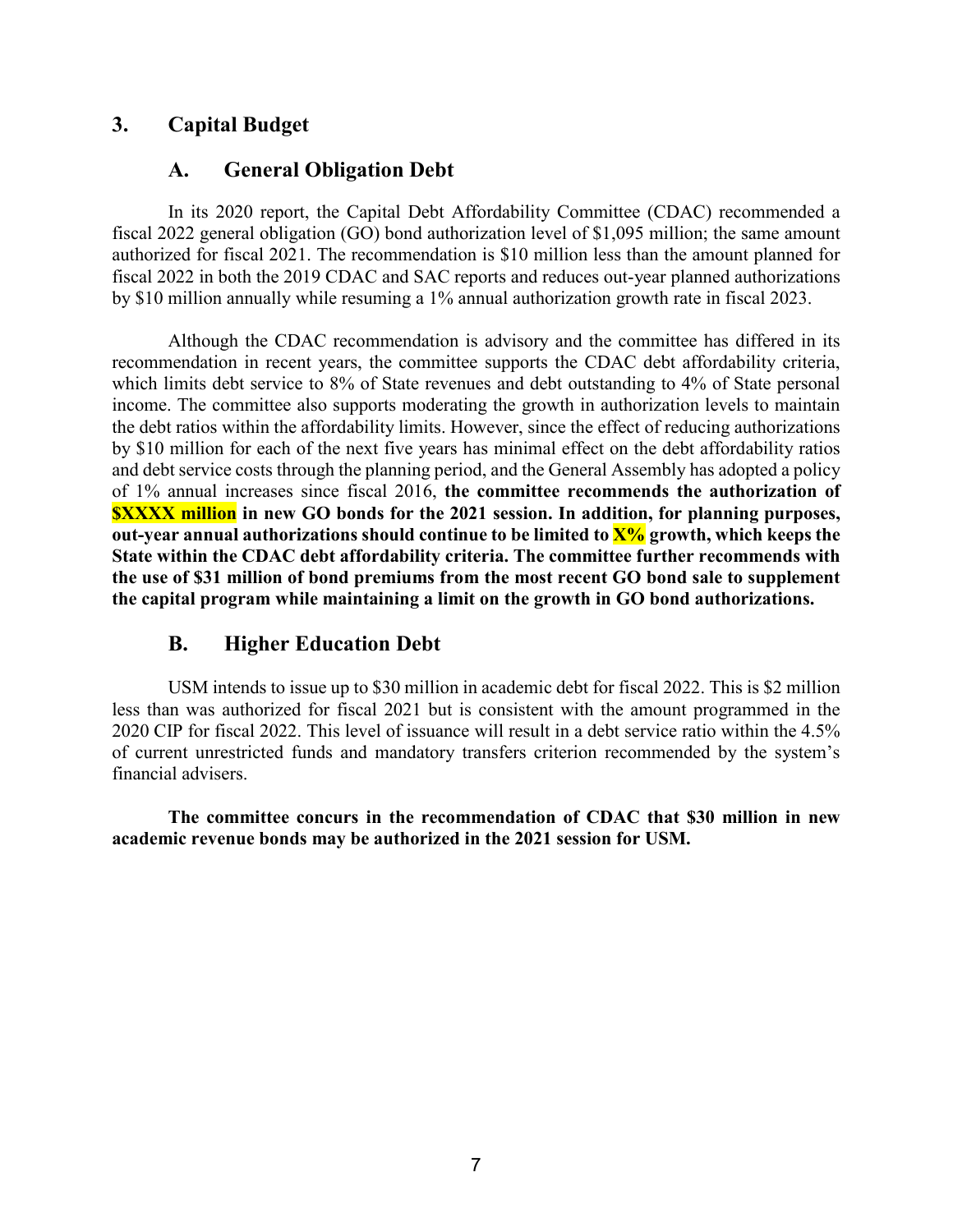#### **4. State Employment**

Personnel costs comprise approximately 20% of the State's operating budget. The committee anticipates the net reduction of 493 positions in the fiscal 2022 budget primarily due to position eliminations by higher education and reductions made by the Board of Public Works in July. The resulting State workforce would be 80,369 in fiscal 2022.

In addition to the position reductions, the Administration has also implemented a hiring freeze on State agencies. The committees are concerned that the combination of position reductions and continuing high vacancy levels in State government are impairing agency operations. The hiring freeze will only exacerbate operational challenges for state agencies. **The committee wishes to praise the exemplary efforts of all State employees during difficult times and note that all State positions are critical. The committee is especially concerned about the adequacy of staffing in functions critical to responding to the pandemic, including public health, public safety, unemployment insurance, and direct care nursing positions in State facilities. The committee recommends that the administration prioritize hiring staff at the Maryland Department of Labor to speed the processing of unemployment insurance claims and at the Maryland Department of Health to adequately staff State facilities and provide critical public health services.**